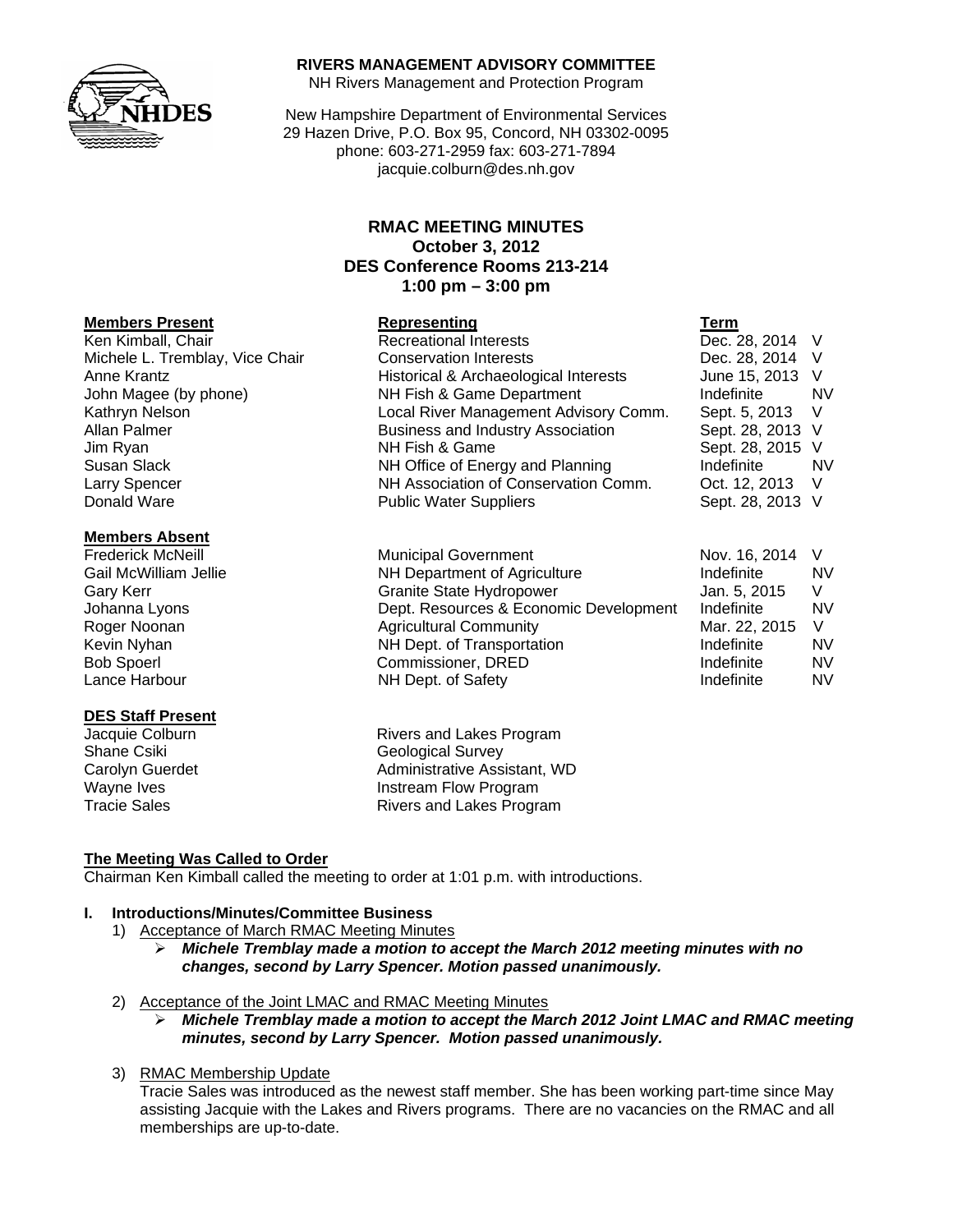## **II. Update Regarding RMPP Activities**

- 1) RMPP and LMPP Program Updates Jacquie Colburn
	- Jacquie reviewed the spreadsheet that tracks the program activities and deliverables, noting that many activities are now on hold due to staffing reductions. The budget submitted this fall for the next biennium maintains program funding at the current level.
	- As of August, PIRRT (Post Incident River Recovery Team) has been transitioned from DES to the Office of Emergency Management with Jacquie and Shane Csiki still part of the team. PIRRT has now become the "NH Silver Jackets" which is a national program. The NH Silver Jackets Charter has been developed and the participating state and federal agencies are signing it.
	- Tracie is working on the updates to the RMPP website and RMAC Blog, getting the maps done for all the designated rivers.

## 2) Instream Flow Program – Wayne Ives

Wayne provided updates regarding the 2 ongoing pilot projects on the Lamprey and Souhegan Rivers and the LMAC/RMAC Instream Flow Subcommittee.

*Two pilot projects are nearly complete* – Lamprey River and Souhegan River.

- There are two components to the program: 1) Develop protected instream flows to support aquatic life, and 2) Develop a Water Management Plan.
- Water management plan consists of 3 parts: conservation (e.g. infrastructure leak prevention) first. Then management of uses (e.g. reduced outdoor watering). Only after several days or weeks of lowflow – releases from dams.
- Water released from dams is for the ecology of the river NOT downstream users.
- The ISF Program hopes to wrap up the management plans and begin implementation and evaluation in 2013.
- Wayne has posted the Lamprey River Management Plan DRAFT Response to Comments
- The DES Dam Bureau is conducting a Lake Level Investigation to modify the winter drawdown at Pawtuckaway Lake.
- DES conducted a Pawtuckaway Lake test release pulse of 12-15 cfs September 4-6, 2012 to determine what, if any, impact it would have on the water level of the lake.
- DES hosted a Pawtuckaway Lake Science Roundtable on September 28, 2012 in an effort to bring representatives of PLIA, state agencies and academia together to discuss the health of Pawtuckaway Lake.

## *LMAC/RMAC Instream Flow Subcommittee*

To date, the subcommittee has met on three occasions**:**

- May 9, 2012: Questions proposed
	- 1. Defining the subset of artificial lake level changes that may affect water quality (chemical and/or biological)?
	- 2. Limits to artificial lake level changes when they impact downstream water quality values?
	- 3. What are the appropriate conditions to use lake level management to improve downstream water quality?
- June 4, 2012: Goal, criteria and process proposed
	- 1. Goal: avoid costly site-specific evaluations
	- 2. Criteria: *De Minimus* thresholds appropriate
	- 3. Process: DES (WQSAC) to finish water level fluctuation guidance based on screening criteria and enhance instream flow component
- July 20, 2012: Revise criteria and process
	- 1. WMB revised the lake fluctuation guidance
	- 2. No *de minimis* lake level changes, instead stay within natural ranges of variation
	- 3. Evaluation relative to protection goals

#### *Instream Flow Program - Next Steps*

- Specific to Pawtuckaway (Lamprey River ISF):
	- Fall release and winter phosphorus study
	- Pawtuckaway Human/Recreation Roundtable & Public Meeting late October or early November
	- Completion of the Lake Level Investigation
- Specific to LMAC and RMAC ISF Subcommittee:
	- DES is developing comprehensive lakes and rivers recommendations for the ISF subcommittee
	- LMAC/RMAC Subcommittee meeting November
	- Present subcommittee's proposed recommendations at Joint RMAC/LMAC meeting December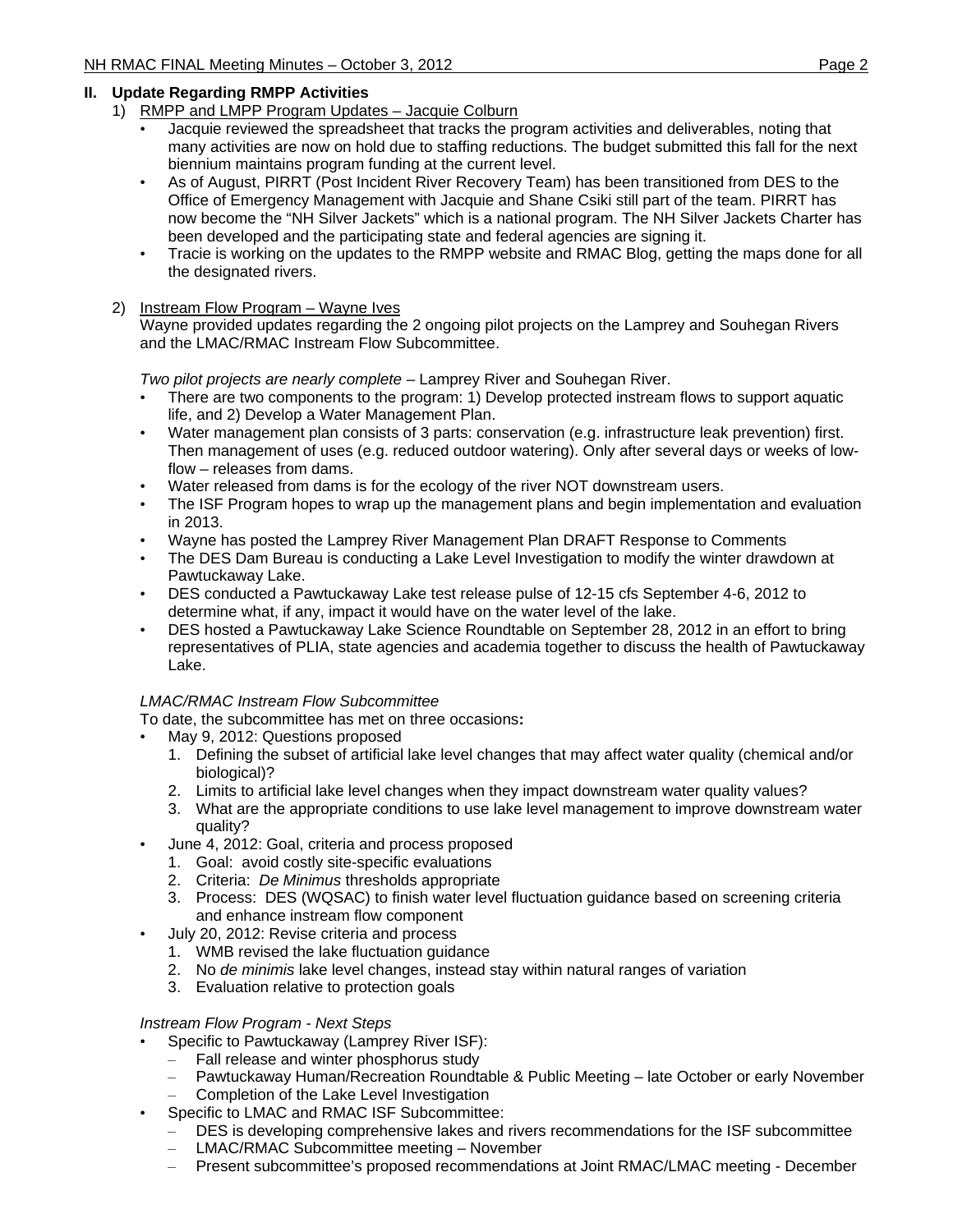- Specific to the ISF Program:
	- Meet with SB 330 Legislative ISF Study Committee
- Revise legislation to extend the date of the legislative review of the implementation period
- Complete the Water Management Plan(s)
	- Present to Commissioner for adoption
	- Implementation of the plan (pilot will be reviewed by DES, public and Legislature)

# **III. Legislation and Regulatory Review**

1) General Discussion regarding Possible River Related Legislation

DES will be watching the LSRs for a possible removal of the RMPP program. It will be good to mobilize the previous rivers programs. It may be time to build a strategy on what to do for the future. Review the fact sheets with a legal, professional interpretation. Ramifications of changes written down. 25 years of good impacts and experiences.

2) Withdrawn Suncook Nomination

Jacquie reported the Suncook River nomination had been going well but after the last November election, with the change in memberships, there was a change in support of the effort. After the public meeting in April, the nominating committee decided to disband

# **IV. Shoreland Water Quality Protection Act (SWQPA)**

## 1) The Act at One Year – Darlene Forst

Darlene provided the committee with an overview of the changes that have been made to the Act since the Legislature amended the Comprehensive Shoreland Protection Act (CSPA) and renamed it the Surface Water Quality Protection Act in 2011.

## *Some of the Changes*

- Decks can no longer be added to pre-existing non-conforming structures, but the changes create issues with the conversion of decks to living space. HB 1484 contains language restoring the ability to add decks to pre-existing non-conforming structures, but conversion of decks within the 50 ft setback is prohibited.
- SB 344 impacts vegetated buffers in state parks the Commissioner of DRED may order vegetation on lands or properties owned by, leased to, or otherwise under the control of DRED within the protected shoreland to be cut when overgrowth of vegetation impairs law enforcement activities and endangers public safety. If such cutting will exceed that which is allowed under subparagraph (iv), the Commissioner of DRED shall provide written notification to the department of environmental services identifying the areas to be cut and an explanation of the need for the cutting at least 2 weeks prior to the undertaking.

## *Good things…*

- There is still Shoreland Protection…
- Permit by Notification is working and providing better reporting of small projects, low rejection rates and less public frustration (= more staff time for important things)

## *Immediate Concerns*

- Economics and staffing
	- Fee-based revenue is  $30 40$  % behind prior years, while administrative costs are up.
	- Outreach almost entirely shutdown in order to maintain compliance staffing levels.
	- Perception of need for state consultation or sign off, especially by municipalities and for tree cutting.
- Waterfront Buffer effectiveness has been reduced with the new scoring system and the use of "groundcover" rather than "natural groundcover."
	- The New Scoring In order for trees to be removed, at least 50 points worth of trees, saplings, shrubs, and groundcover must remain within each 50 foot x 50 foot grid segment.

| Tree Diameter: |            |  |  |
|----------------|------------|--|--|
| 1-3"           | = 1 pt     |  |  |
| >3-6"          | $= 5$ pts  |  |  |
| >6-12"         | $= 10$ pts |  |  |
| >12-24"        | $= 15$ pts |  |  |
| >24"           | $= 25$ pts |  |  |

Shrubs and Ground Cover:  $4$  sq ft of shrub area  $= 1$  pt  $50$  sq ft of ground cover = 1pt